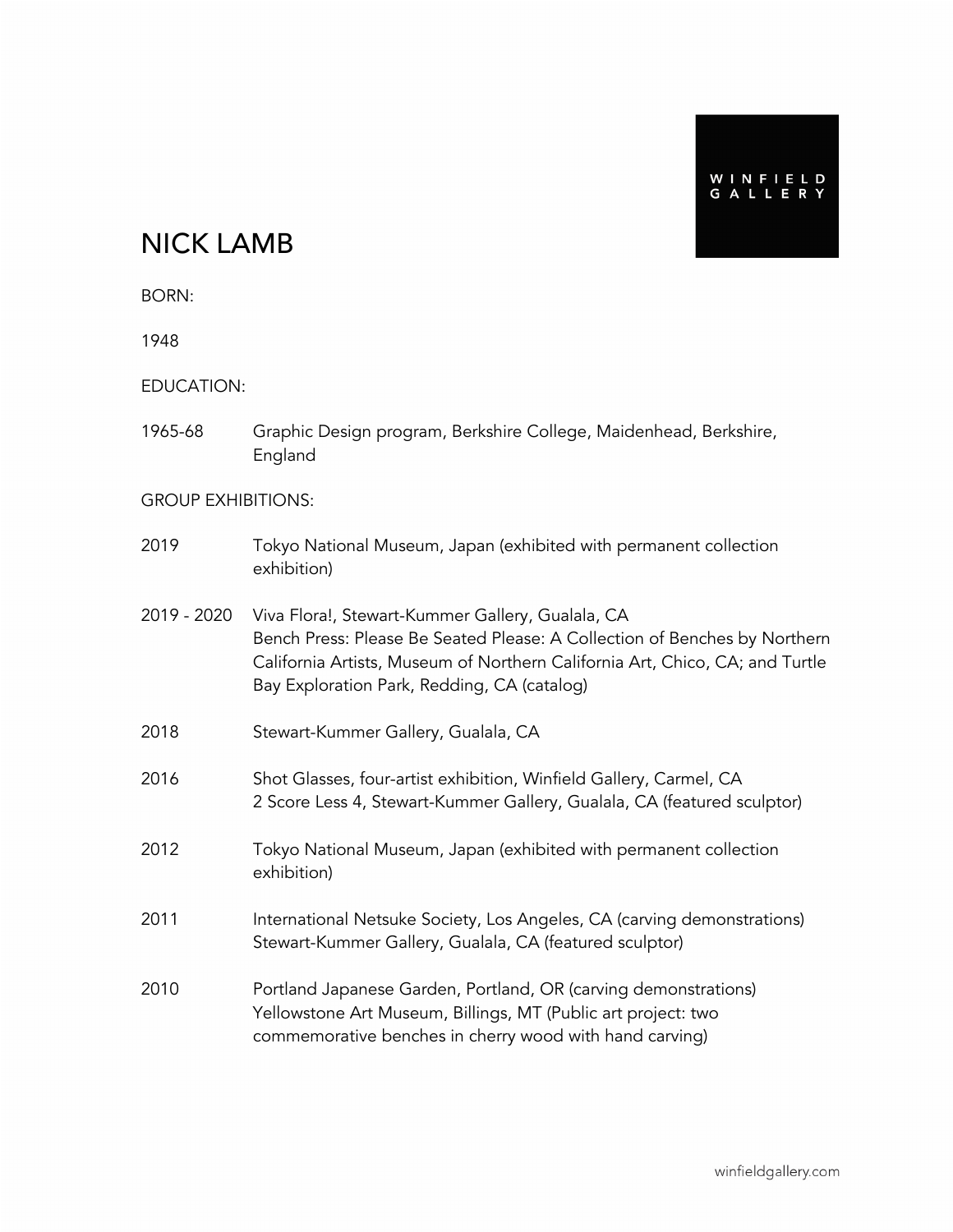# WINFIELD<br>GALLERY

# NICK LAMB

| 2009         | Netsuke: Miniature Art in the Palm of Your Hand; Contemporary Netsuke<br>from the Price and Kinsey Collections, Japan Information & Culture Center,<br>Embassy of Japan, Washington, DC, 16 March - 29 May 2009 (Kinsey's<br>Zodiac series)                                                                                                                                                                                                                                                |  |  |  |
|--------------|--------------------------------------------------------------------------------------------------------------------------------------------------------------------------------------------------------------------------------------------------------------------------------------------------------------------------------------------------------------------------------------------------------------------------------------------------------------------------------------------|--|--|--|
| 2008         | University of Wyoming Art Museum, Laramie, WY (carving demonstrations)                                                                                                                                                                                                                                                                                                                                                                                                                     |  |  |  |
| 2007         | Masterful Miniatures: Contemporary Netsuke at the Museum of Art &<br>Design, New York, New York, 25 January - 17 June 2007. (Exhibition<br>described in Museum News, March-April 2007)                                                                                                                                                                                                                                                                                                     |  |  |  |
| 2005         | Nick Lamb / Anthony Dunn, at Shasta County Arts Council's Old City Hall<br>Gallery, Redding, CA<br>Stewart-Kummer Gallery, Gualala, CA (featured artist)<br>McConnell Arboretum at Turtle Bay Exploration Park, Redding, CA (Public<br>art project: stainless steel bench entitled Sunfish)<br>McConnell Arboretum at Turtle Bay Exploration Park, Redding, California<br>(Public art project: Life form designs created for Betsy Damon's Sounds of<br>Water interactive water sculpture) |  |  |  |
| 2004         | 71st International Exhibition of Fine Art Miniatures, The Miniature Painters,<br>Sculptors and Gravers Society, Washington, DC                                                                                                                                                                                                                                                                                                                                                             |  |  |  |
| 2003         | North American Sculpture Exhibition 2004, Foothills Art Center, Golden, CO<br>Contemporary Netsuke: HIH Prince Takamado Collection, Salt and Tobacco<br>Museum, Tokyo, Japan<br>70 <sup>th</sup> International Exhibition of Fine Art Miniatures, The Miniature Painters,<br>Sculptors and Gravers Society, Washington, DC                                                                                                                                                                 |  |  |  |
| 2001         | International Netsuke Society exhibition, Boston, MA<br>Contemporary Netsuke: The Kinsey Collection, Chiba City Museum of Art,<br>Chiba, Japan (twenty-four pieces included)                                                                                                                                                                                                                                                                                                               |  |  |  |
| 2000-current | Yamada Co. shows (twice annually), Tokyo, Japan                                                                                                                                                                                                                                                                                                                                                                                                                                            |  |  |  |
| 1999         | International Netsuke Society exhibition, Chicago, IL                                                                                                                                                                                                                                                                                                                                                                                                                                      |  |  |  |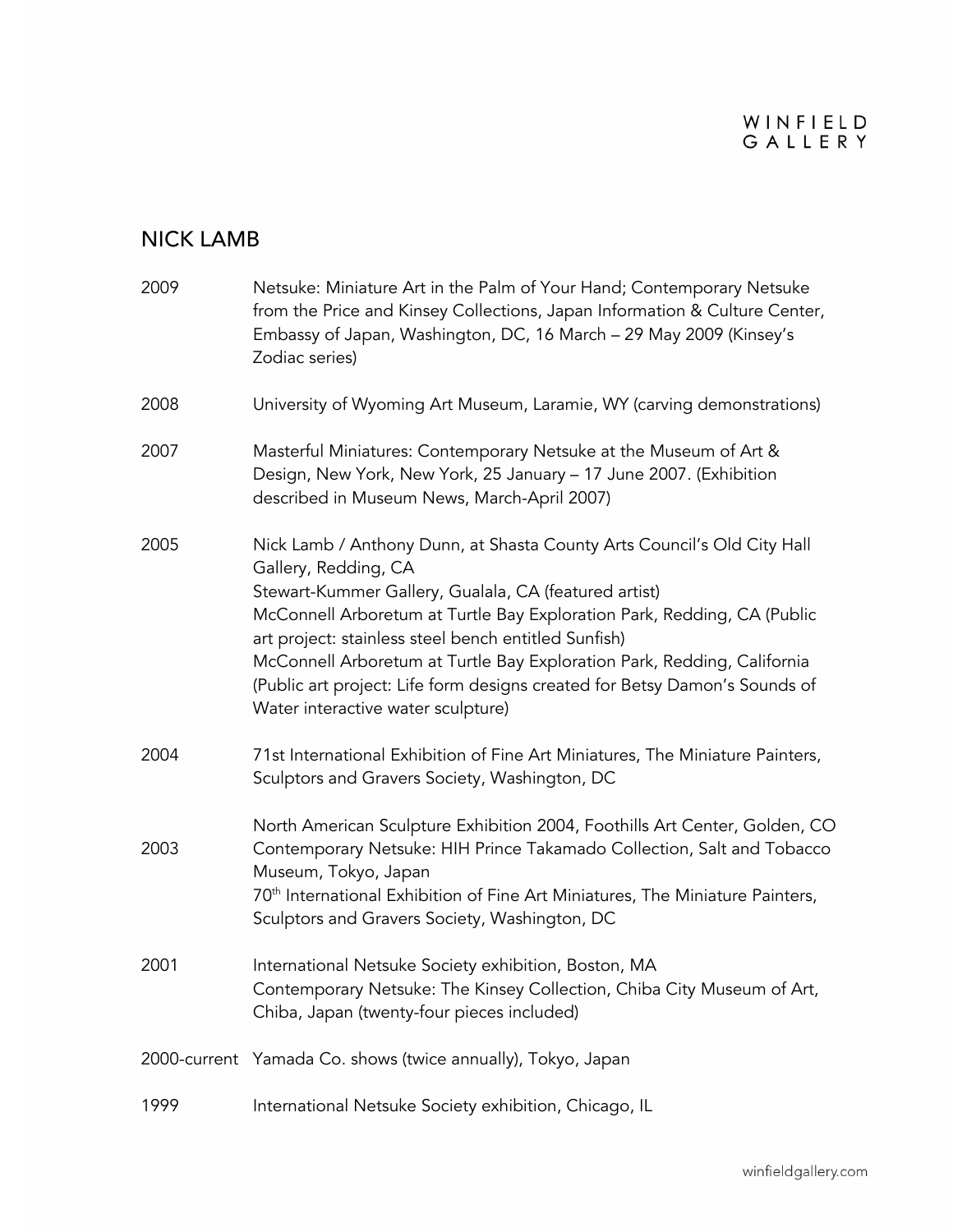# WINFIELD<br>GALLERY

## NICK LAMB

| 1998-99 | Netsuke: The Japanese Art of Miniature Carving, Minneapolis Institute of<br>Art, Minneapolis, MN (traveling to the Herbert F. Johnson Museum of Art,<br>Cornell University, Ithaca, NY, and the Santa Barbara Museum of Art, Santa<br>Barbara, CA)                                                                                                                                                                 |  |
|---------|--------------------------------------------------------------------------------------------------------------------------------------------------------------------------------------------------------------------------------------------------------------------------------------------------------------------------------------------------------------------------------------------------------------------|--|
| 1997    | Netsuke Kenkyukai (International Netsuke Society) exhibition, Honolulu, HI<br>Contemporary Netsuke: Miniature Sculpture from Japan and Beyond,<br>Bowers Museum, Santa Ana, CA<br>SOFA shows, Miami, Florida and Chicago, IL<br>Exhibition of the collection of HIH Prince Takamado, Museum of East Asian<br>Art, Berlin, Germany<br>West Coast Contemporary Netsuke Carvers, Ren Brown Gallery, Bodega<br>Bay, CA |  |
| 1996-03 | Sculpture to Hold, Stewart-Kummer Gallery, Gualala, CA                                                                                                                                                                                                                                                                                                                                                             |  |
| 1996    | Sculptural Objects Functional Art (SOFA) show, Chicago, IL<br>Art in the Redwoods, Gualala Arts, Gualala, CA                                                                                                                                                                                                                                                                                                       |  |
| 1995    | Netsuke Kenkyukai (International Netsuke Society) exhibition, New York, NY<br>The Salt and Tobacco Museum, Tokyo, Japan (largest netsuke exhibition<br>ever held) (catalog)                                                                                                                                                                                                                                        |  |
| 1994    | Treasured Miniatures, British Museum, London, and the Los Angeles County<br>Museum of Art, Los Angeles, CA (eight pieces included)                                                                                                                                                                                                                                                                                 |  |
| 1993    | Netsuke Kenkyukai (International Netsuke Society) exhibition, Chicago, Il                                                                                                                                                                                                                                                                                                                                          |  |
| 1991    | Netsuke Kenkyukai (International Netsuke Society) exhibition, San Francisco,<br>CA                                                                                                                                                                                                                                                                                                                                 |  |
| 1990    | London Netsuke Fair and Convention, England                                                                                                                                                                                                                                                                                                                                                                        |  |
| 1989    | Kenkyukai (International Netsuke Society) exhibition, Los Angeles, CA                                                                                                                                                                                                                                                                                                                                              |  |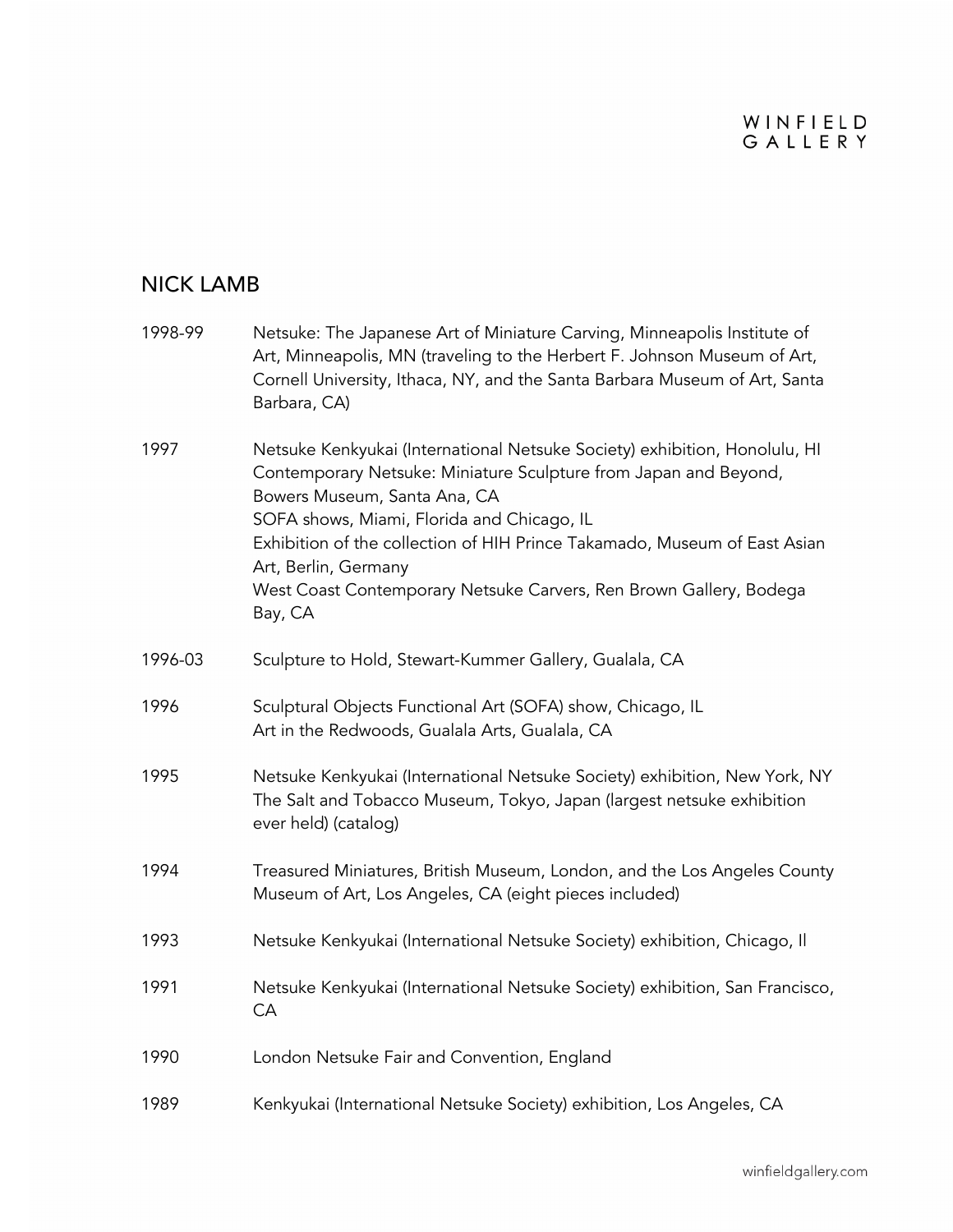#### WINFIELD GALLERY

#### NICK LAMB



PUBLICATIONS:

Blakely, Brad, "Peregrinations in Japan," *Netsuke Kenkyukai Journal*, 10:2, 1990. Comee, Stephen, "Treasured Miniatures," *Netsuke Kenkyukai Journal*, 14: 2, 1994. Spindel, Michael, "Contemporary Netsuke: Selected Ojime and Related Arts," *Spindel Gallery*, show catalogs, 1993

Kinsey, Robert O. Article on netsuke in the Dutch periodical *Andon* and in Mr. Yamada's book published in the same year, 1993.

Kinsey, Robert O., "Monkeys Galore," *Netsuke Kenkyukai Journal*, 12:2, 1992.

Kinsey, Robert O., "Ojime Epilogue," *Netsuke Kenkyukai Journal,* 13:1,1993.

Kinsey, Robert O., *Ojime; Magical Jewels of Japan*. New York, NY: Harry N. Abrams, Inc., 1991

Kinsey, Robert O. and Kinsey, Miriam, "Contemporary Netsuke," *Miniature Sculpture from Japan and Beyond*, exhibition catalog for show held at the Bowers Museum of Art, Santa Ana, CA, 1997.

Kinsey, Robert O. and Kinsey, Miriam, "Mastering Matchless Materials," *Netsuke Kenkyukai Journal*, 18:1, 1998.

Kinsey, Robert O. and Kinsey, Miriam, "Nick Lamb's Zodiac Animals 2000," *Netsuke Kenkyukai Journal*, 19: 4, pp. 30-32, 1999.

Lovelace, Joyce, "Contemporary Netsuke," *American Craft* 60: 3, pp. 46-51, 2000. Lyman, Mark, SOFA show catalog, 1996.

Marsh, Elizabeth, "Early Carvings from Nick Lamb," *Euronetsuke*, no. 12, pp. 17-19, 1999. Miller, Dale S., "Netsuke Carver: Nick Lamb," *Daruma* 19, p. 18, 1998.

Miller, Dale S., "Nick Lamb," *Netsuke Kenkyukai Journal*, 18: 1, pp. 45-48, 1998.

Yamada, Toshio, *Contemporary Netsuke,* show catalog, 1996.

Yamada, Toshio, *Contemporary Netsuke,* show catalog, 2000.

Yamada, Toshio, *Contemporary Netsuke,* show catalog, 2002.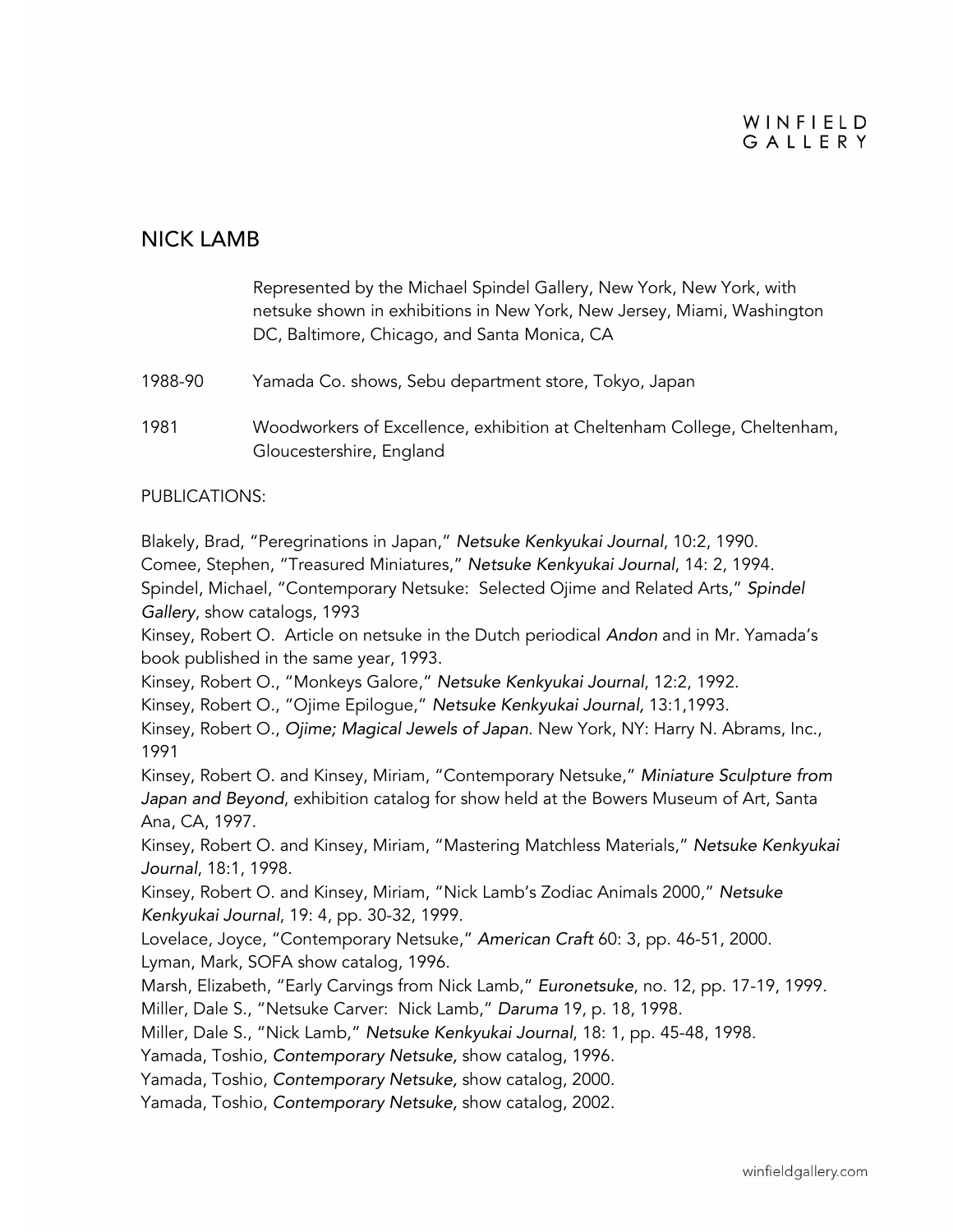### NICK LAMB

Yamazaki, Toshio et al., *Treasured Miniatures: Contemporary Netsuke,* exhibition catalog for show held at the British Museum, London, and the Los Angeles County Museum of Art, Los Angeles, CA, 1994.

Welch, Matthew, and Sharen Chappell, *Netsuke: The Japanese Art of Miniature Carving*, exhibition catalog for show originating in Minneapolis, MN, 1998.

*Contemporary Netsuke: The Kinsey Collection*, exhibition catalog for show held at Chiba City Museum of Art, Chiba, Japan, 2001.

Yamada, Hidekazu, *Contemporary Netsuke*, show catalog, 2002.

*Contemporary Netsuke: HIH Prince Takamado Collection*, exhibition catalog for show held at Salt and Tobacco Museum, Tokyo, Japan, 2003.

Kinsey, Robert O., *The Poetry of Netsuke*, Perpetua Press, Santa Barbara, CA, 2003. Yamada show catalog, selected piece featured on catalog cover, 2003. Seibu show catalog, 2003.

Catalog for juried exhibition *North American Sculpture Exhibition 2004,* Foothills Art Center, Golden, Colorado, 3 April – 6 June 2004*.* 

Yamada show catalogs, 2004, 2006.

*International Netsuke Society Journal*, p. 50, 2007.

Many works illustrated in a volume of Princess Takamado's lectures on netsuke and other Japanese art, 2008.

Gallery brochure for *Netsuke: Miniature Art in the Palm of Your Hand; Contemporary Netsuke from the Price and Kinsey Collections.* Japan Information & Culture Center, Embassy of Japan, Washington, DC, 16 March – 29 May 2009

Taishu, Komatsu, editor, *Netsuke; the Prince Takamado Collection.* Toyko: The Tokyo National Museum, 2011 (six illustrations).

Antik, Moró, *Netsuke; two illustrations selected from private Hungarian collections II, 2013.* "Riverside Artist Built Career as Practitioner of Centuries-Old Japanese Artform," Artist Spotlight, *Press Enterprise,* Riverside, CA, p.10-11, July 2021.

AWARDS:

| 2004 | First place in sculpture, 71st International Exhibition of Fine Art Miniatures,             |
|------|---------------------------------------------------------------------------------------------|
|      | The Miniature Painters, Sculptors and Gravers Society, Washington, DC                       |
| 2003 | First place in sculpture and honorable mention in sculpture, 70 <sup>th</sup> International |
|      | Exhibition of Fine Art Miniatures, The Miniature Painters, Sculptors and                    |
|      | Gravers Society, Washington, DC                                                             |
| 1996 | First prize, sculpture, Art in the Redwoods, Gualala Arts, Gualala, CA                      |